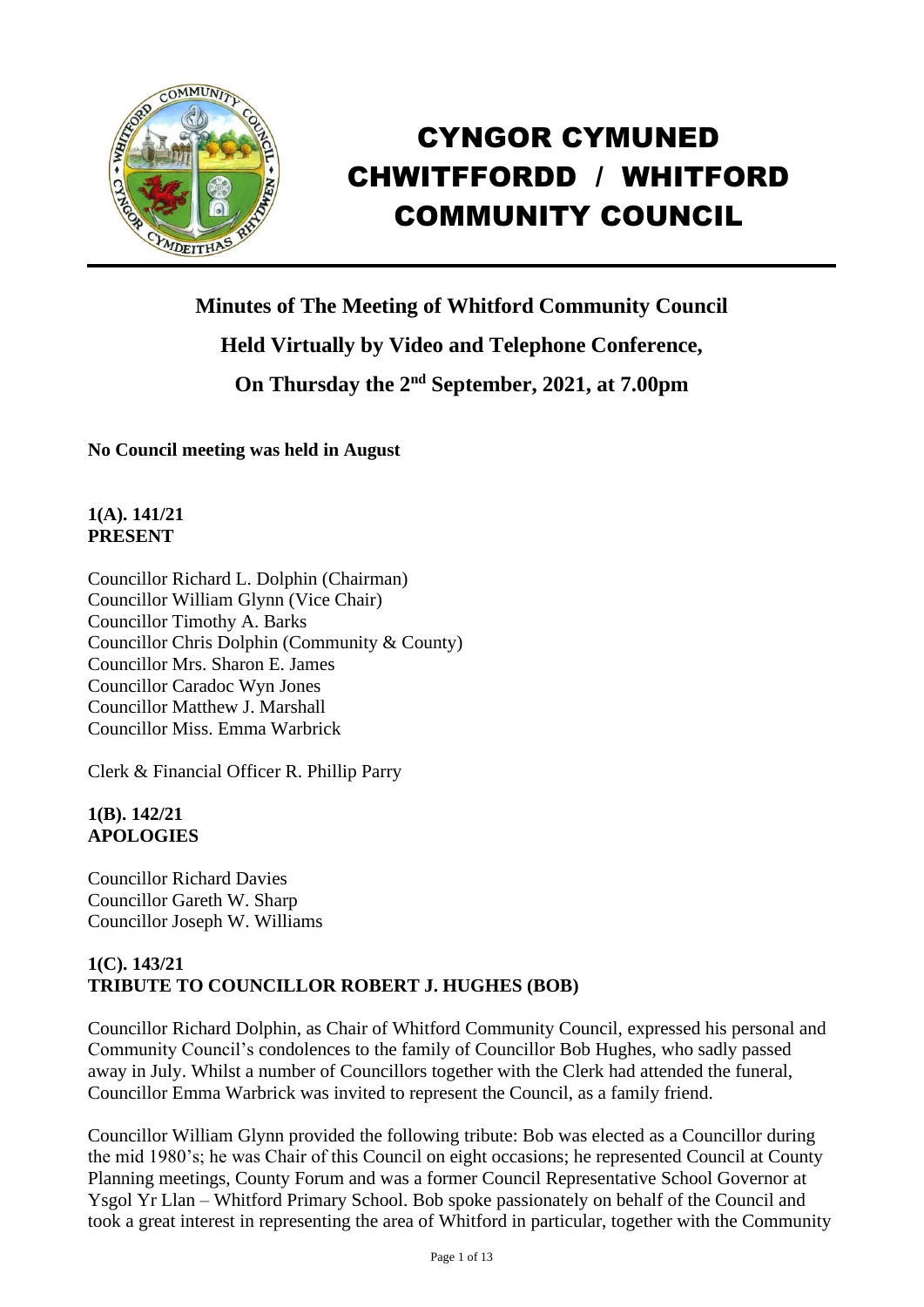Council area in general. Bob was a good Councillor who will be sadly missed and also difficult to replace.

## **A MINUTES SILENCE WAS HELD IN MEMORY OF COUNCILLOR ROBERT J. HUGHES (BOB)**

## **2. 144/21 DECLARATIONS OF INTEREST**

There were no Declarations of Interest declared.

## **3. 145/21 TO APPROVE THE MINUTES OF THE MEETING HELD ON THE 1 ST JULY, 2021**

The Minutes were proposed as correct by Councillor William Glynn and seconded by Councillor Caradoc Jones and formally agreed by the Members present.

### **4. 146/21 MATTERS ARISING**

The Clerk referred to the following matters from previous Minutes:

- **(1) Minute no: 4. 130/21(1) sub minute number: 114/21 (1) (page 2)** in relation to a further footpath tarmacking phase in Babell Road, Gorsedd. The Clerk advised, that the work had been completed. Members were shown virtually a photograph of the extended footpath.
- **(2) Minute no: 5(B). 132/21 (c) (page 3)** in relation to a bursary application to the Welsh Government for a Clerk's qualification. The Clerk advised, that the application had been successful, whereby the course and examination cost of £660.00 will be paid direct by the Welsh Government.

## **5(A). 147/21 CORRESPONDENCE**

**The following correspondence had been received, that was required to be either advised to, or dealt with by the Members:**

## **CORRESPONDENCE**

**(1)** The Clerk advised, that the following criminal offences had been reported to the North Wales Police, that had occurred within the Whitford Community Council area:

**Carmel -** 3 x Anti-social behaviour / 1 x Criminal damage / 1 x Assault

**Gorsedd -** No crimes reported

**Lloc –** 1 x Public order / 1 x Shoplifting / 1 x other crime

**Pantasaph -** No crimes reported

#### **Whitford -** No crimes reported

**(2)** Independent Remuneration Panel for Wales: Annul Consultation in relation to Councillors expenses.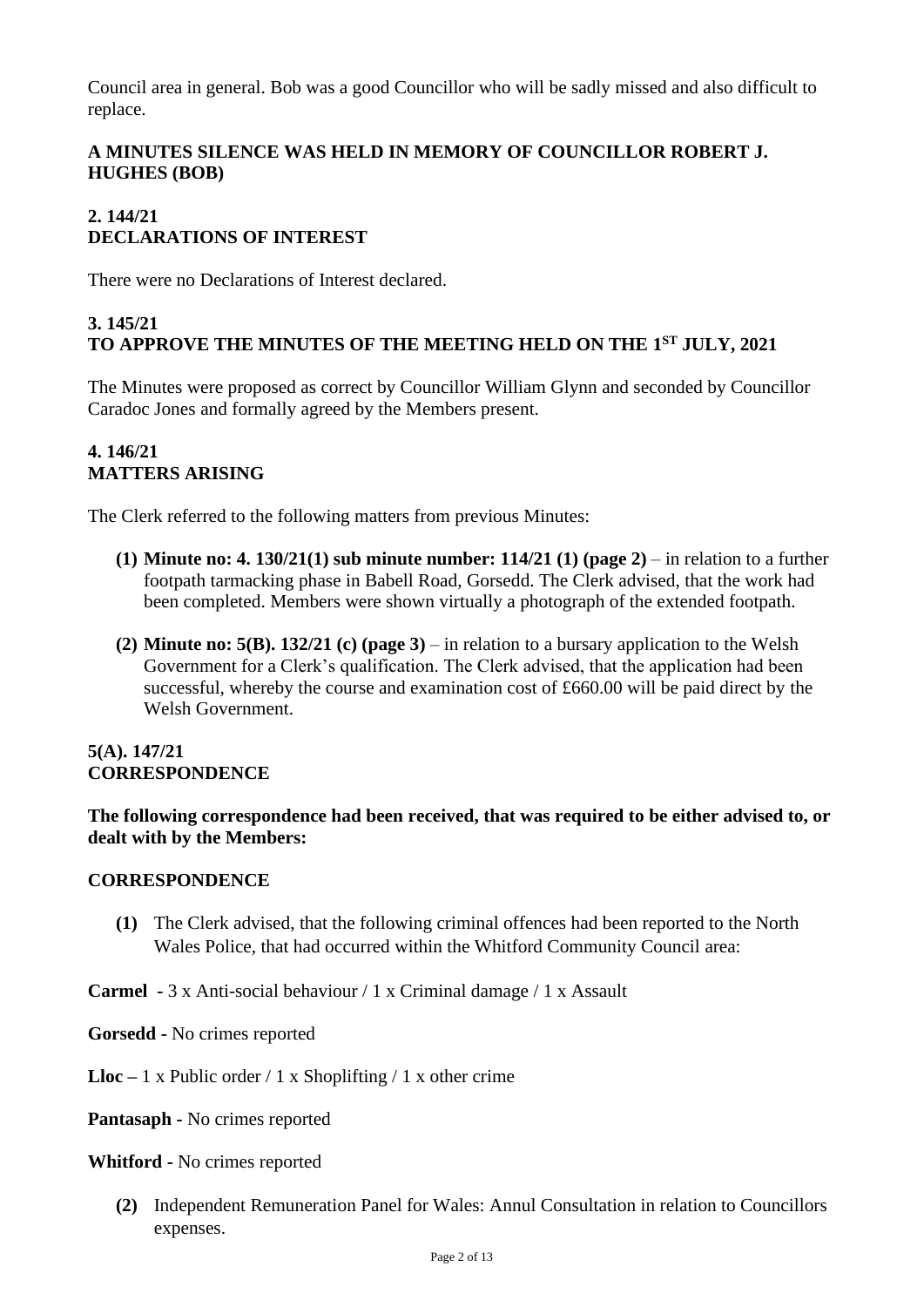- **(3)** Holywell Town Council: West Flintshire Town & Community Council Group meeting. Councillor Caradoc Jones confirmed his commitment to attend meetings of the Group.
- **(4)** Welsh Government: Consultation in relation to proposals to reduce speed limits to 20mph on residential streets. Members to complete on a personal basis.
- **(5)** HSBC Bank: Notification that the Council's bank accounts will attract charges from the 1st November, 2021 and include the following: £5.00 per month fee / cash paid in at 0.40% fee / cheques issued at £0.40p each.
- **(6)** North Wales Police: Operation Lolite Request for Council to identify residents within the Council area, and appoint one Council Member to assist with visits to protect vulnerable persons within the Council area.

**Members agreed the following:** The Council wishes to recognise the initiative and positive action taken by North Wales Police and their partner agencies in terms of early detection, prevention and intervention.

There were concerns raised by Councillors as to the potential implications of identifying residents in our area for the ongoing operation. These concerns included:

- Untrained personnel in safeguarding children or adults at risk
- Implications of identifying someone as vulnerable and the residents perceived understanding of this
- Implications of joint-working with North Wales Police and attending a residents home / community impact

The Council again wish to reiterate its thanks and gratitude to North Wales Police and their partner agencies for the ongoing works being undertaken across Flintshire (and North Wales), however Councillors currently do not wish to engage with the operation as per the original request. Should any specific concerns be identified by Councillors in terms of individual, family or community welfare then the appropriate action will be taken on an ad-hoc basis.

- **(7)** Carmel Cricket Club: Information from the Club's Treasurer following a financial grant from this Council a number of months ago. The information advised as to how the funding was utilised.
- **(8)** Cymdeithas Thomas Pennant: Notification of events for remainder of 2021 including early 2022.
- **(9)** Cymdeithas Thomas Pennant: Invitation for the Chair of Council, Councillor Richard Dolphin to attend a memorial plaque unveiling ceremony. As Councillor Dolphin, including the Vice Chair Councillor William Glynn were unable to attend, Councillor Chris Dolphin attended.
- **(10)** Councillor Richard Dolphin: Information in relation to visits by the Police Go Safe vehicle to Pantasaph.

## **The following correspondence was forwarded by e-mail to Members:**

**(a)** North Wales Police: Have Your Say on how North Wales is policed.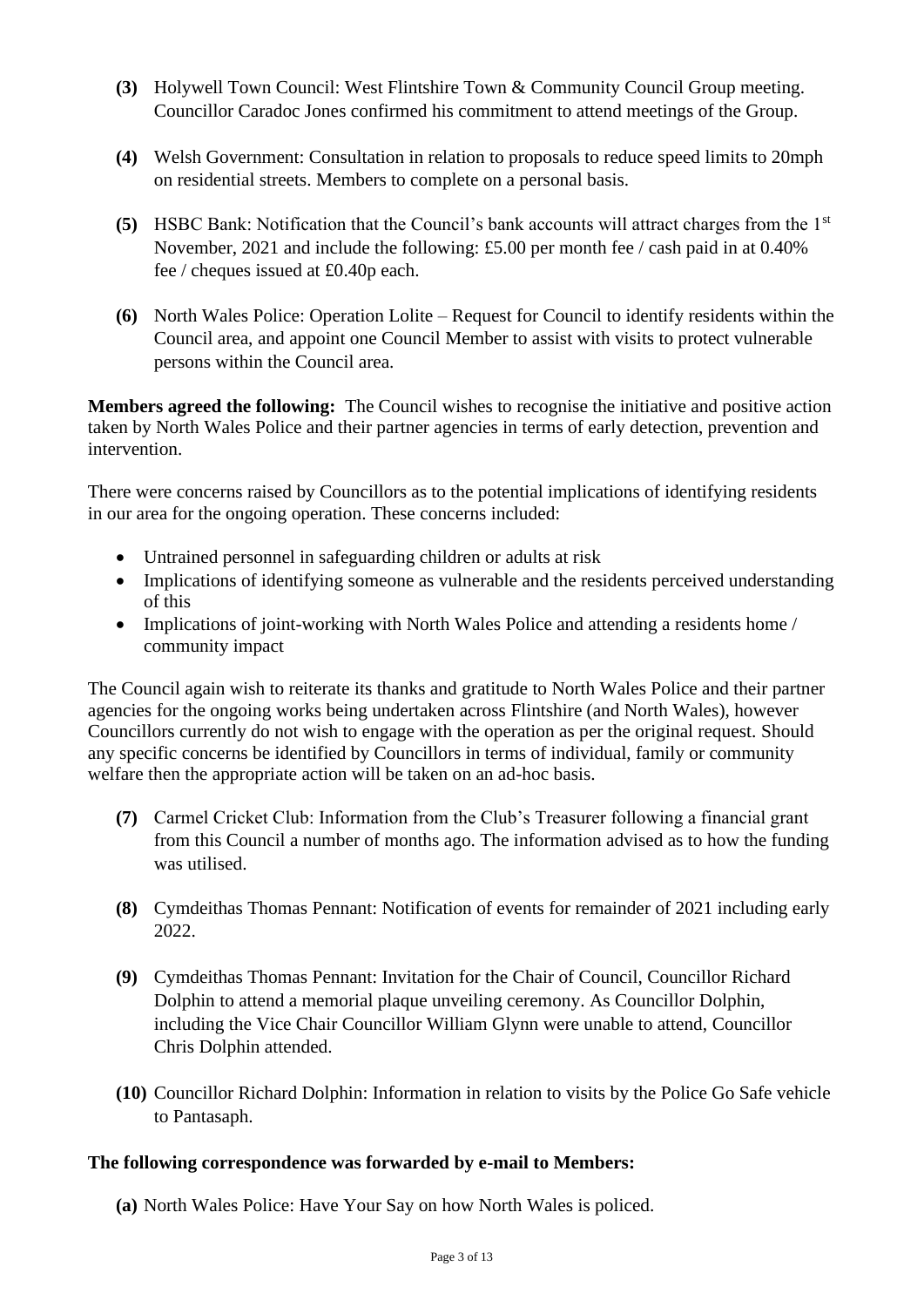- **(b)** Flintshire County Council: Summer Play Scheme x 2.
- **(c)** Flintshire County Council: Information in relation to the high number of coronavirus infections within the County.
- **(d)** North Wales Police: Community Alert Registration.
- **(e)** Welsh Government: Draft Local Government Elections (Principal Areas) (Wales) Rules 2021 and Draft Local Elections (Committees) (Wales) Rules 2021.
- **(f)** Flintshire County Council: Consultation on journeys across Flintshire on foot and cycle. Councillors to complete on a personal basis.
- **(g)** Flintshire County Council: New collection points withing the County for the collection of Covid-19 lateral flow devices.
- **(h)** Flintshire County Council: Appointment of new Chief Executive.
- **(i)** Flintshire County Council: Your Council News.
- **(j)** Flintshire County Council: Digital Flintshire Hub.
- **(k)** Flintshire County Council: Draft Statement of Licensing Consultation.
- **(l)** Flintshire County Council: Re-introduction of side waste enforcement action.

#### **5(B). 148/21 CLERK'S REPORT**

- **(a)** The Clerk advised Members in relation to the following deposit into the Council's bank account:
- £17,500.00 Flintshire County Council: Second precept payment for financial year 2020 / 2021.
- **(b)** Annual Return to the Independent Remuneration Panel for Wales, in relation to published allowances and expenses for Members  $-2020/2021$ ; the Clerk confirmed, that the annual report had been submitted to the Panel and had been uploaded to the Councils web site.
- **(c)** Request for the Clerk to place political contact details on all the notice boards within the five villages. The Clerk advised members, that he had denied the request, in particular, as to why should this Council pay a travelling fee of 45p per mile, including the Clerk's working time to display this type of notice.
- **(d)** Following concerns reported to Councillor Tim Barks, in relation to inconsiderate parking on pavement and highway at the entrance to public footpath between Pen Y Gelli woods and Carmel Cricket Club; photographs supplied were forwarded to North Wales Police. The Police advised, that there is no action they can take. Following further enquiries, the area has apparently been allowed usage as a privately run children's outdoor facility during the school holiday period.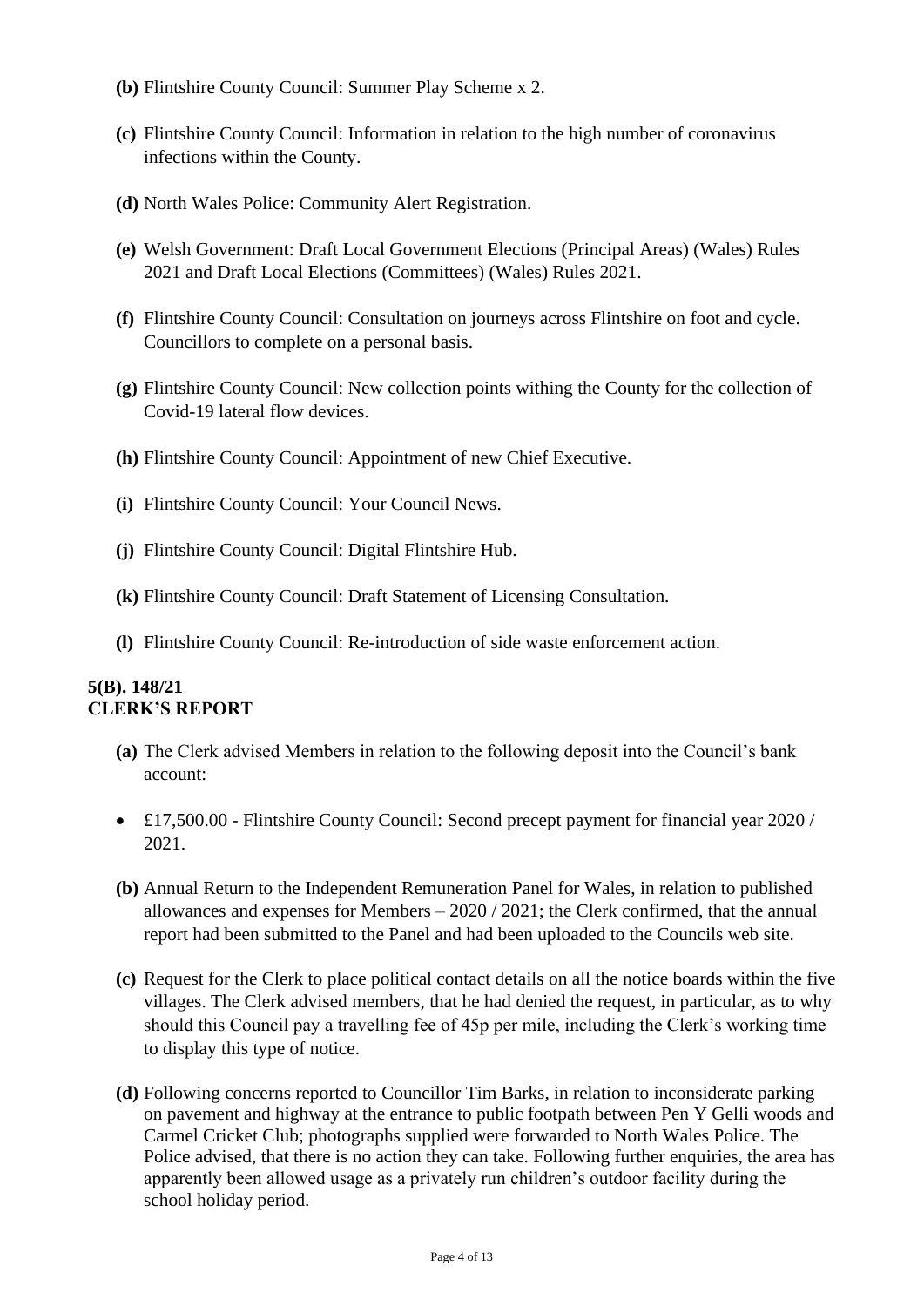Councillor Chris Dolphin advised: The County Planning Enforcement Officer confirmed, that the owner of the woods had provided permission for the events, which were being legally held.

**(e)** The Clerk recollected Members to a previous decision to match-fund with Flintshire County Council the sum of £10,000.00 for play area improvements, together with new equipment at the Carmel children's play area. The Clerk had received costings and suggested new equipment for consideration by this Council. Members were shown virtually the costings together with photographs of suggested equipment.

**Members agreed the following:** Welcomed the proposal for the new play area equipment, including the play area improvement aspect. The Clerk to consult with the County Play Officer, to seek that a bench seat is included within the project.

**(f)** The Clerk discussed with Members the Section 137 and other Local Government Acts, whereby this Council provide financial assistance to Groups and Committees who are registered within the Council area. This funding is provided to assist with the payment of meeting room hire, general running coast and on occasions, towards capital payments. During the past financial year as recreational activities were curtailed due to the pandemic and subsequent government restrictions, there were only a limited number of applications received. The Clerk suggested to Members that a Public Notice be placed in the next edition of the Five Villages newspaper. The Clerk had prepared a draft notice for consideration – which was viewed virtually.

**Members agreed the following:** The Clerk to place the Public Notice in the winter edition of the Five Villages Chronicle. Members thanked the Clerk for the initiative.

## **(g) The Clerk advised, that the following items had been received from County Councillor Chris Dolphin:**

- **(i)** Following vehicle speed statistics, request for 'Camera Signage' requested to the North Wales Police Road Casualty Reduction Partnership, to be sited in Pantasaph.
- **(ii)** Confirmation from Flintshire Highways, that Lon Y Waen Road in Gorsedd, has been included in the Resurfacing Programme for 2021 / 2022.
- **(iii)** The newly installed vehicle speed activated signage in Carmel is faulty. Councillor Dolphin has escalated the delayed repair to senior highway management. Councillor Dolphin advised, that the fault had been rectified.
- **(iv)** New bus service within the Community Council area. Councillor Dolphin advised, that he was pleased the new bus service based in Holywell for the surrounding villages was being utilised by residents. The service named 'Fflecsi' has been funded to Flintshire by the Welsh Government, and can be pre booked for usage. It is designed to provide greater mobility in rural areas and help people make those local journeys in a safe, more convenient, managed environment.
- **(v)** Councillor Dolphin provided statistical information from a recent road traffic survey carried out in Babell Road, Gorsedd. The survey completed between the  $11<sup>th</sup>$  and  $17<sup>th</sup>$ August. The daily and hourly statistics provided the following information: 7 day average speed 31.4 / 7 day average  $85<sup>th</sup>$  percentile speed 38.0 / 5 day off peak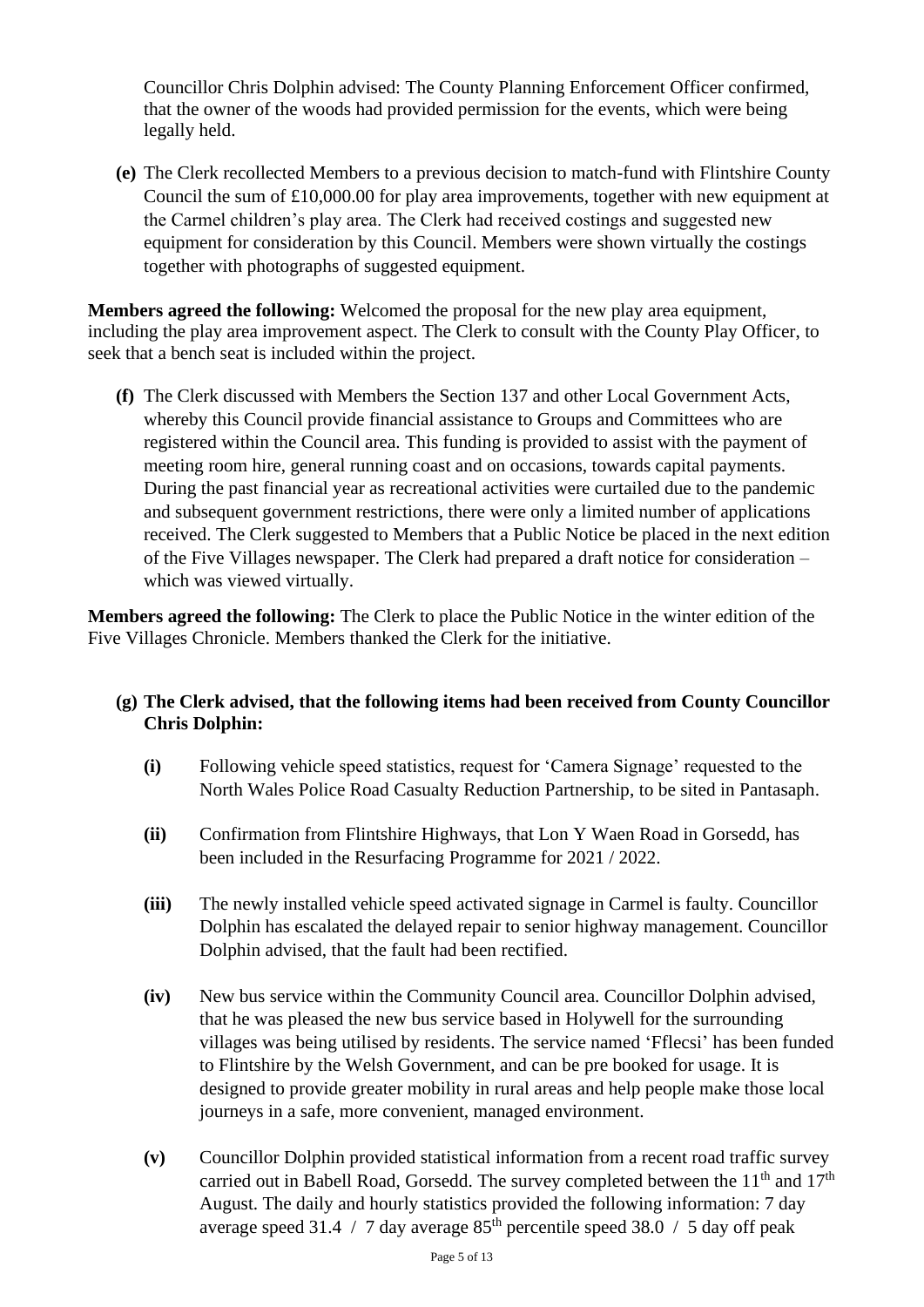average speed 29.6 / 5 day off peak average  $85<sup>th</sup>$  percentile 35.9. County Highways have forwarded the survey information to the North Wales - Go Safe for consideration

**(vi)** Councillor Dolphin advised, that Flintshire County Council Environmental Committee wished to identify areas to be created as wild flower areas. Whilst the grass bank adjacent to the A5026 fronting the estates of Ffordd Gwelfor and Llys Y Mor had been identified by the County Biodiversity Officer, Councillor Dolphin wished the area known as the Carmel Village Green (The Bryn), to be considered also. (Photographs of each area were shown virtually). Following inspection by the County Biodiversity Officer, the Village Green area was found to be not suitable, but would benefit from another scheme – to be advised in due course.

## **5(C). 149/21 COMMUNITY COUNCILLOR (VACANCY)**

The Clerk advised, that following the passing of Councillor Robert J. Hughes, a Public Notice had been displayed on the Whitford notice board, together with the Community Council web site, advertising the Councillor vacancy. The Flintshire County Returning Officer had advised, that there was no call for an election; the Community Council were authorised to co-opt a new Member. Members were shown a virtual copy of the notice.

The Clerk further advised, that a Co-option Public Notice has been displayed – as above. Members were shown virtually a copy of the notice. The closing date for letters / expressions of interest is 12 Noon on Monday 4<sup>th</sup> October; whereby the Council would consider applications at their meeting to be held on Thursday 7<sup>th</sup> October. The Clerk explained, that the closing date had taken into consideration the circulation date of the quarterly edition of the Five Villages Chronicle; whereby the Co-option Public Notice will be published.

#### **5(D). 150/21 LOCAL GOVERNMENT AND ELECTIONS (WALES) ACT 2021: SECTION 47 (MULTI LOCATION MEETINGS)**

The Clerk recollected to Members that this subject had been discussed at a number of previous Council meetings and referred to an e-mail sent to Councillors dated the 4<sup>th</sup> August. The present position is that meetings are unable to recommence at the Carmel Village Hall on a hybrid basis, as the Council are not in possession of the necessary equipment, including an internet access to the meeting room. Whilst the majority of Town & Community Councils in Wales are in similar circumstances, the Wales Government have issued the following statement: 'Further updates and guidance to Section 48 (47) Participation at Meetings of Community council, will be issued in the autumn'

The Clerk further advised, that at the October Council meeting the Standing Orders will require amending to include the hybrid meetings aspect.

## **5(E). 151/21 TO DISCUSS: POSSIBLE FUTURE USAGE OF LOWER FIELD – AT YSGOL BRO CARMEL**

The Clerk recollect to Members, the decision agreed at the  $1<sup>st</sup>$  July, 2021 Council meeting - under Minute number  $5(B)$ . 132/21 (d) page  $4 -$  in relation to writing to the Chair of School Governors at Ysgol Bro Carmel. Initially, in relation to the re-opening of the gate to allow usage of the play area during the school summer holiday period; together with a request to the future usage of the lower field within the school grounds. Whilst the Chair of Governors had replied to the Clerk's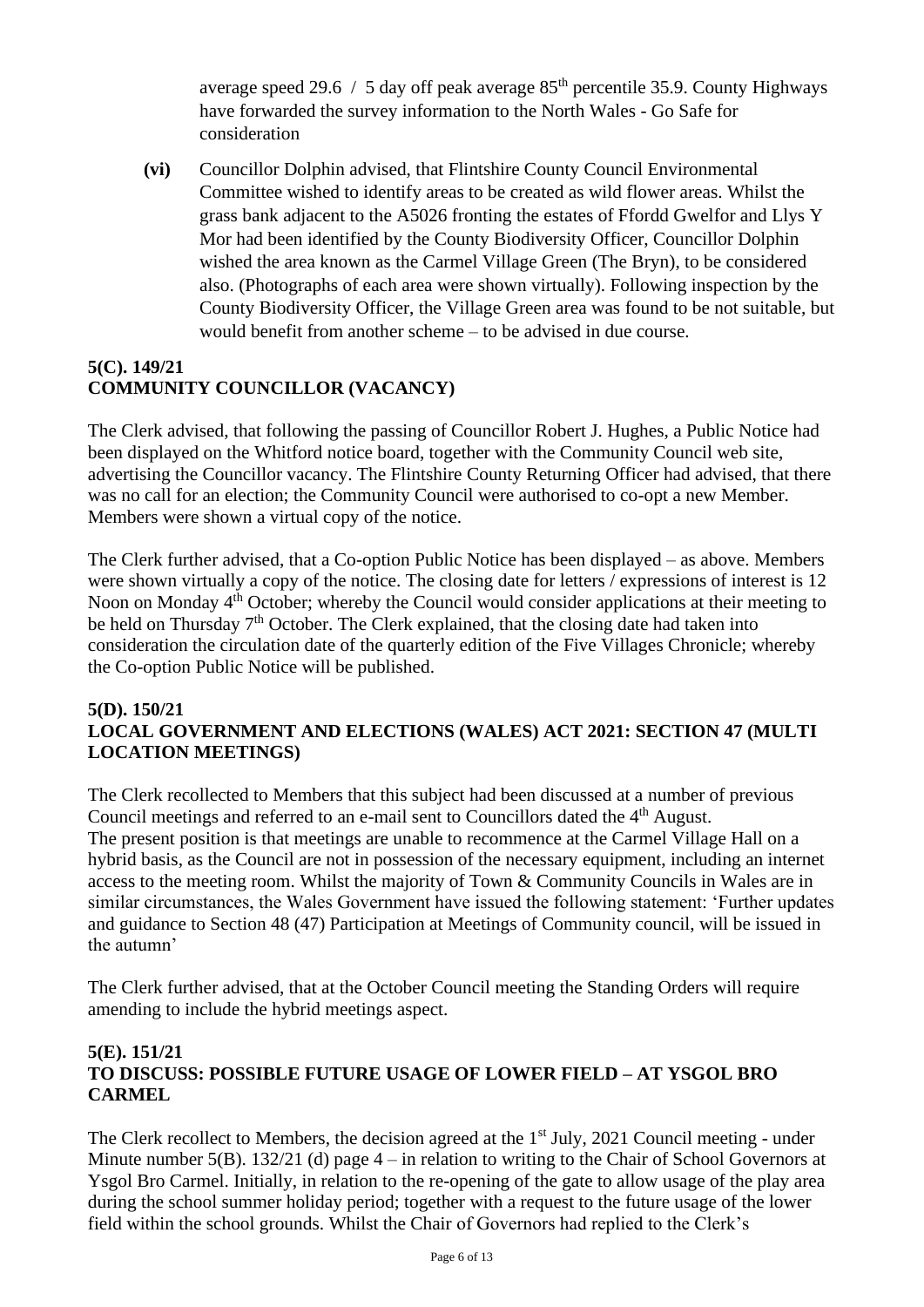correspondence, which had been forward to Council Members, the Council were requested to provide their thoughts on the future usage of the lower field.

**Members agreed the following:** The Clerk to write to the Chair of School Governors, to seek their views in relation to the Community Council pursuing a Community Asset Transfer of the land, which would be utilised for recreational purposes.

## **5(F). 152/21 REMEMBRANCE SUNDAY POPPY WREATH**

The Clerk recollected to Members, that in previous years the Council ordered from the Ysceifiog Branch of the Royal British Legion, a Local Authority wreath – and enquired if a similar wreath was to be ordered for this Remembrance Sunday.

**Members agreed the following:** The Clerk to order a Local Authority wreath – as above.

## **5(G). 153/21 STREETSCENE SCHEDULE (FLINTSHIRE COUNTY COUNCIL)**

#### **The following concerns have been reported to Street Scene since the July Council meeting; (Update from Street Scene in italics)**

- **(1)** Dead owl on A5026 road in area near the turning for Gorsedd / Carmel Road (close to lime kiln). *Owl removed prior to inspection.*
- **(2)** Following the cutting of the hedge along the A5026 road; request for an additional 2ft to 4ft and / or a 45% angle cut at top from the righthand side - West bound area (Halfway House) to the right hand turn into Whitford Road. *County contractor only cuts lower section of hedge; remainder is the responsibility of the landowner. Request for landowners contact details.*
- **(3)** Overgrown footpath in area of Ffordd Pentre and Ffordd Aelwyd (photographs supplied by Councillor Mathew Marshall). *Footpath cleared.*
- **(4)** Overgrown footpath running from Monastery Road, Pantasaph to Gorsedd Village. *Footpath cleared.*
- **(5)** Lon Y Waen Road in Gorsedd to the A5026. On the left hand side the hedge is dangerously overhanging which results in vehicles having to manoeuvre towards the incorrect side of the road. *Hedge privately owned but some clearance completed.*
- **(6)** Large pothole on Carmel Hill, located near the Pantasaph side near Monastery Road. (photograph provided). *Will be inspected.*
- **(7)** Bushes overhanging the pavement on Monastery Road, Pantasaph (photograph provided). *Bushes cut by landowner the following day.*
- **(8)** Two requests received I relation to hedge / tree branches overhanging onto pavement in are of Park Crescent, Carmel. *Hedge cutting notice to be issued to property owner.*

#### **Street Scene Update Report: Items raised in the July Council meeting; Update from Street Scene in italics**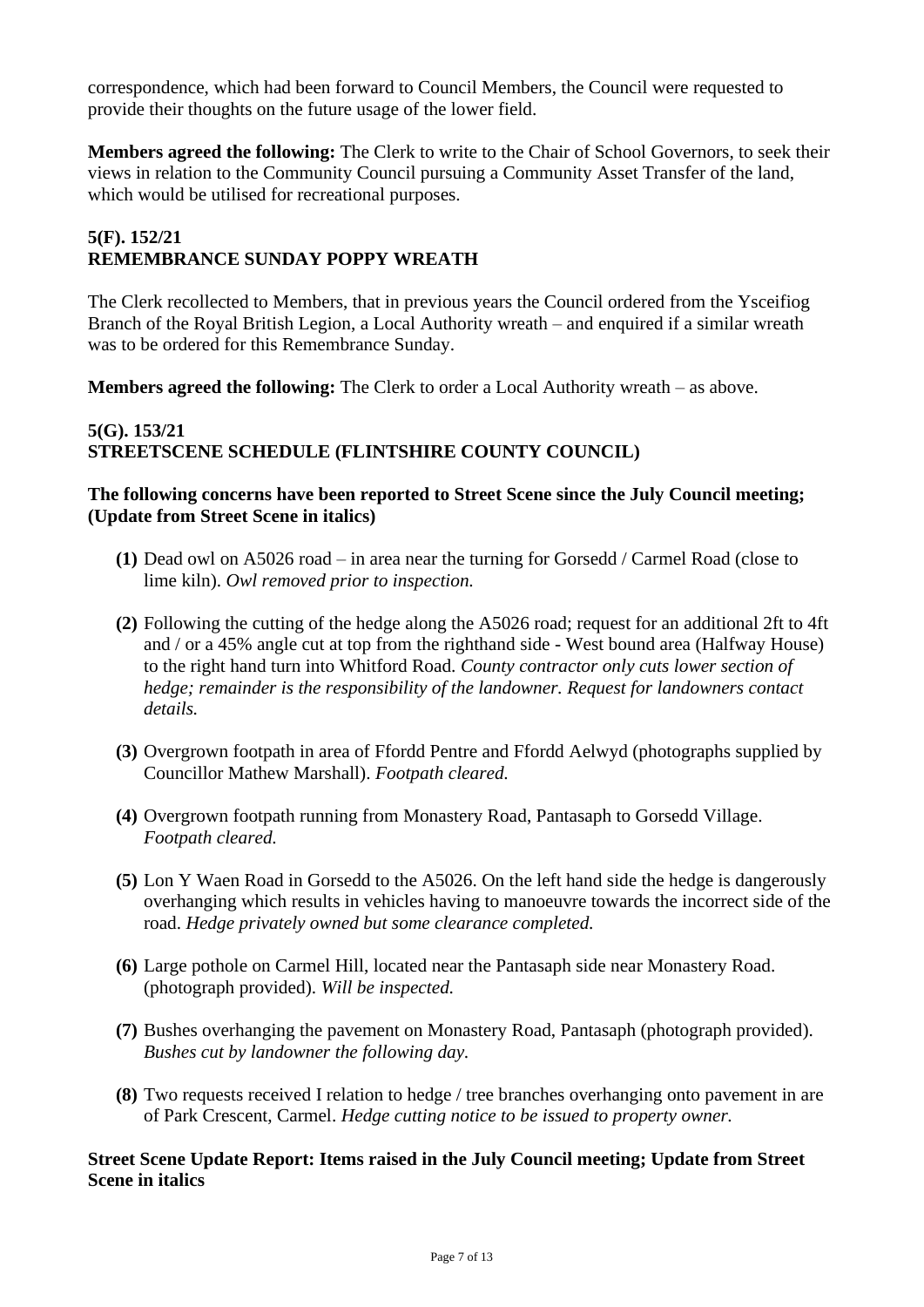- **(a)** Monastery Road, Pantasaph; Pot holes in area between St. David's Close and St. Clare's Close – *Team attending on 8th July.*
- **(b)** Monastery Road, Pantasaph; Tarmac requires attention in area of Red telephone box *Will be inspected.*
- **(c)** A5151 Road; Pot holes and edging of road crumbling (Pen Ffordd Llan Roundabout travelling towards Trelawnyd) outside property named Ghia – *Any defects will be picked up at the next inspection towards the end of this month.*
- **(d)** Whitford Road junction with A5026; large bush growing into road on right hand side travelling to Whitford from Carmel – *Request for specific location.*
- **(e)** A5026 road junction with Whitford Road; travelling to area of Lloc Garage. Could a review of the brambles that have grown along this length of roadway be carried out – *Verges have now been cut back.*

#### **Members brought the following concerns to the meeting:**

**(i)** Councillor Tim Barks expressed his concern with the removal of the inner circle slabs on the roundabout by Mc Donald's in Lloc; which have been removed and replaced with grass. Within 24 hours a large vehicle mounted the grassed area which has created a muddy area.

**Members agreed the following:** The Clerk to contact Street Scene, to enquire as to why the inner circle slabs were removed in the first instance.

**(i)** Councillor Emma Warbrick expressed her concern with the number of pot holes that have been repaired in a number of areas, which are having to be re-repaired within a short timescale. One particular area was Carmel Hill.

**Members agreed the following:** The Clerk to arrange a site meeting between a Highway Officer and County Councillor Chris Dolphin, in the area of Carmel Hill to discuss the situation.

## **6. 154/21 REPRESENTATIVES REPORTS (COMMITTEES, LIAISON & MEETINGS ATTENDED)**

**(i)** Councillor Chris Dolphin advised, that since the re-opening of Carmel Village Hall, there are 21 groups using the facilities.

## **7(A). 155/21 PLANNING APPLICATIONS**

#### **The following planning applications have been received:**

**(1)** Application number: 063157 – in relation to a retrospective application for a dormer window to front elevation, at 6 Llys Y Mor, Carmel.

**Comment by Council:** Subject to compliance with relevant policies and planning guidance notes, then no objections raised.

**(2)** Application number: 063197 - for loft conversion to form bedroom and single-storey rear extension to form kitchen and sun lounge, at 23 Mertyn Lane, Carmel.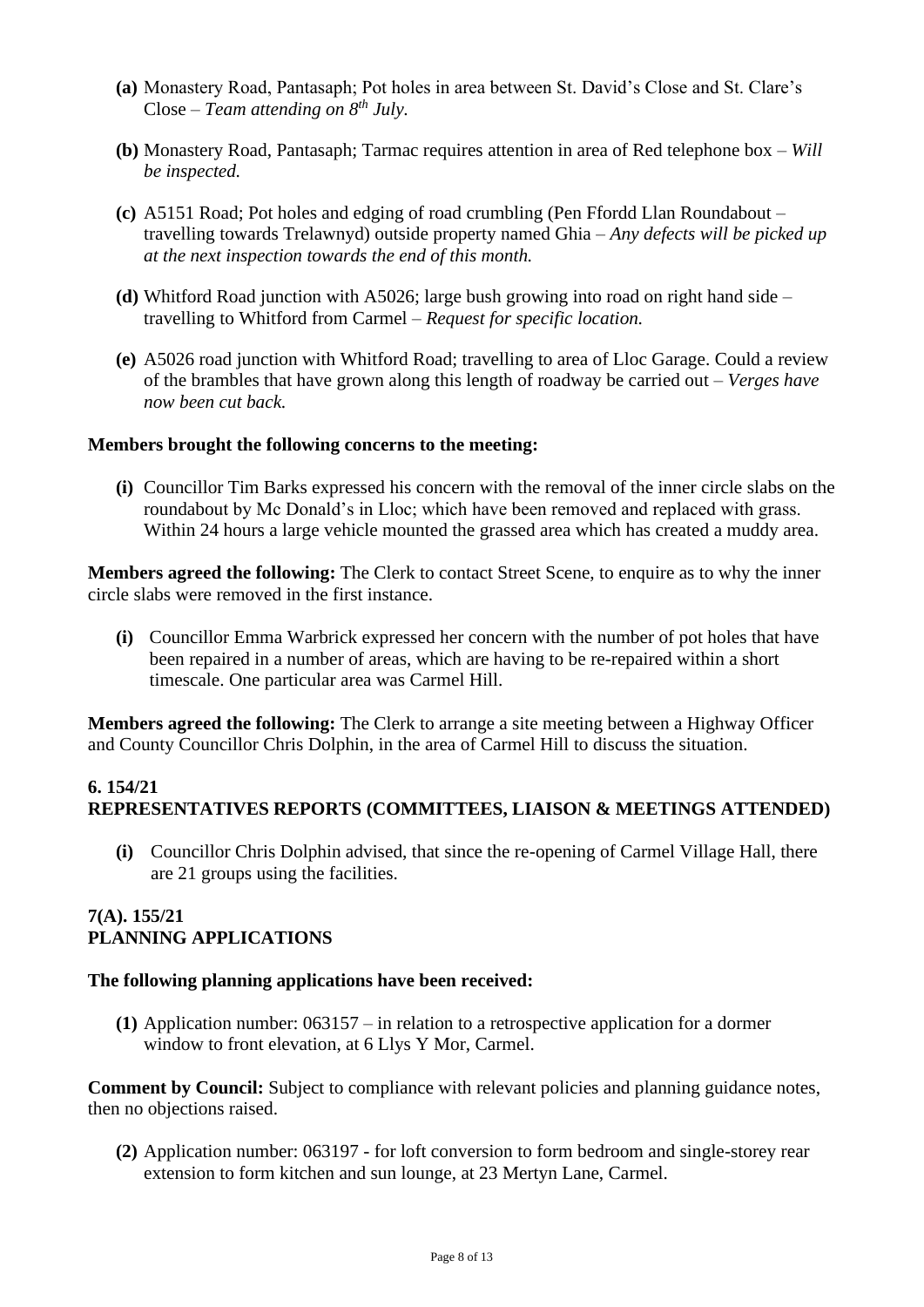**Comment by Council:** Subject to compliance with relevant policies and planning guidance notes, then no objections raised.

**(3)** Application number: 063200 – for the construction of a 60m x 20m menage with sand and fibre surface for private use only, at Plas Yn Gerddi Farm, Lloc.

**Comment by Council:** Subject to compliance with relevant policies and planning guidance notes, then no objections raised.

**(4)** Application number: 063268 – for the following: T.1 Pine - Fell to near ground level T.2 Pine - Reduce long branch in upper crown by 2m and crown lift over road T.3 Pine - Reduce two branches in upper crown by 2m and low branch over parking area by 2m.T4 Crown lift over road, at Bwthyn Y Derwydd, Gorsedd.

**Comment by Council:** No objection.

**(5)** Application number: 063308 - for demolition of Garage, rear bedroom, conservatory & front bay. Proposed replacement roof (same ridge height) with rear dormer, rear extension, front extension & porch, at Trem Y Don, Celyn Lane, Carmel.

**Comment by Council:** Subject to compliance with relevant policies and planning guidance notes, then no objections raised.

**(6)** Application number: 063225 – for partial change of sloping roof to flat roof to creating outdoor siting area, at Woodburn, Carmel Road, Carmel.

**Comment by Council:** Subject to compliance with relevant policies and planning guidance notes, then no objections raised.

- **(7)** Application by Savills of Chester, in relation to a pre-application consultation process, on behalf of Pennant Park Golf Club, Mertyn Downing Lane, Mostyn, for proposed siting of 49 static holiday caravans and lodges on former golf practice area together with supplemental landscaping.
	- **(a)** Under the current Flintshire County Council Unitary Development Plan: T5 Extension of Existing Static Caravan and Chalet Holiday Sites. The application appears to contravene sub sections (a) the increase in the number of standings / units is not marginal, the increase is substantial by some 67% (b) the proposal does not involve a modest physical extension to the site area, the area is increased substantially – as stated above (c) the scheme does not significantly improve the environment of the site or the impact on the surrounding landscape; the impact is increased.
	- **(b)** The increase in highway traffic along the country lanes leading to the facility is a concern.
	- **(c)** Concern is also expressed with the loss of 'green belt open recreational area of land' whereby the construction of 49 static holiday caravans and lodges on the former golf practice area would ultimately change the characteristic appearance of the local landscape.
- **(The above seven applications were sent to Members for consultation in-between meetings, due to statutory time limits for observations from County Planning and Savills).**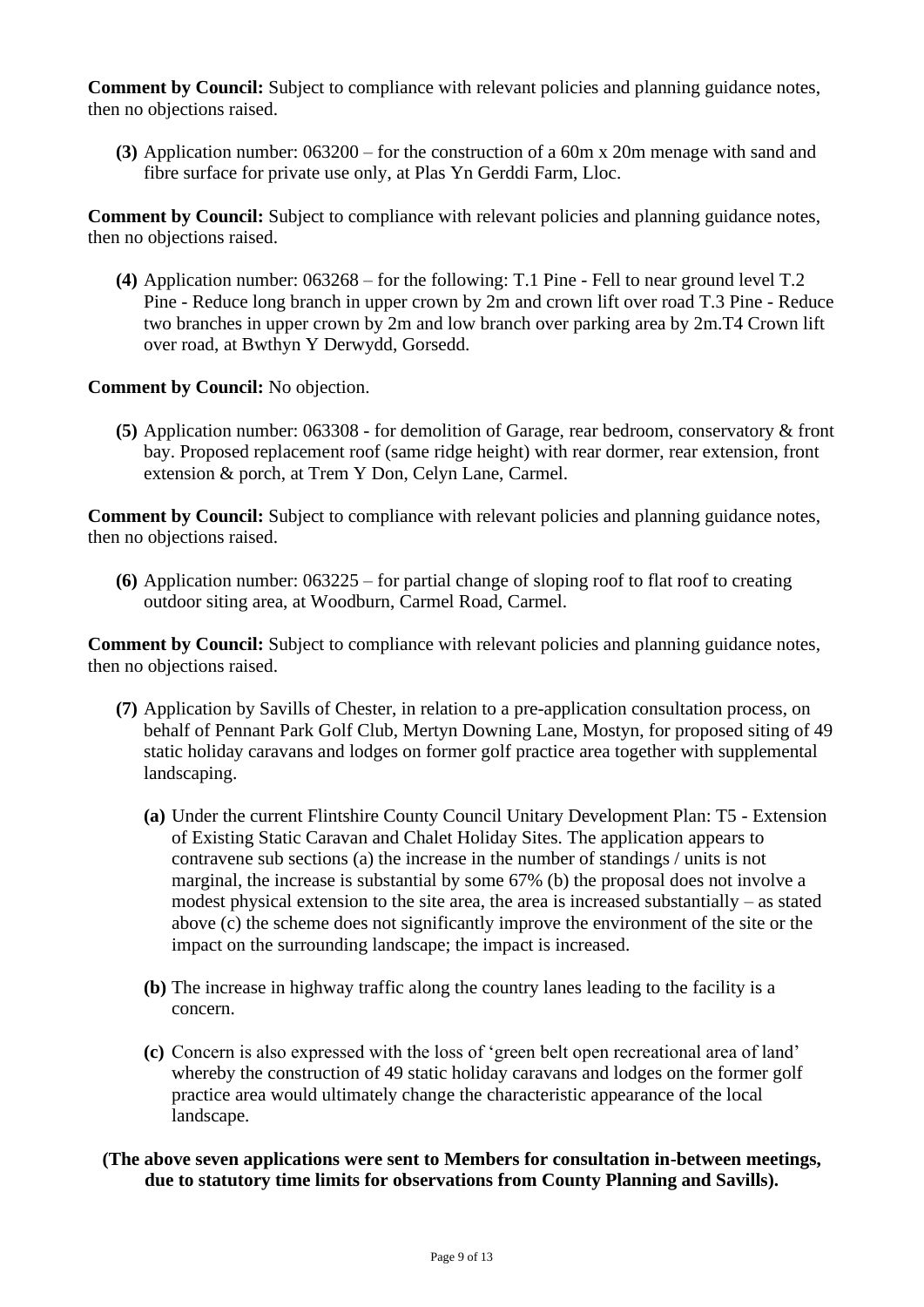## **7(B). 156/21 Members formally confirmed the above decisions.**

## **7(C). 157/21**

## **The following planning applications were considered by Members at the meeting:**

**(a)** Application number: 063316 – for proposed first floor extension, at Haulfryn, 13, Mertyn Lane, Carmel.

**Comment by Council:** Subject to compliance with relevant policies and planning guidance notes, then no objections raised.

**(b)** Application number: 063344 – for the erection of a raised platform to the rear of the property, at 12, Park Avenue, Carmel.

**Comment by Council:** At this time the Community Council are unable to provide comment, for the following reasons: Upon perusing the photographs in the associated documents on the Flintshire Planning Portal, it appears that the raised platform has been completed. However, the notification sent to this Council on the  $17<sup>th</sup>$  August, does not state that the application is retrospective. Could this Council please receive clarification as to the type of application submitted.

Following confirmation received from the Planning Officer, confirming that the above application is retrospective, the following observation was thereafter provided:

'Whilst the Community Council do not have any objection to the retrospective planning application, subject to compliance with relevant policies and planning guidance notes, however, the Council are concerned that the height of the raised platform will be an intrusion to neighbouring properties'.

**(c)** Application number: 063361 – for retention of Le Mirage. Conversion of existing property (The Croft) into 2no. holiday cottages. Siting of 5no. Lodges, at Le Mirage, Whitford Road, Whitford.

**Comment by Council: (1)** No objection to the retention of Le Mirage, together with the conversion of existing property named The Croft into 2 holiday cottages **(2)** Objects to the siting of 5no lodges for the following reasons; Overdevelopment of the site; Change to the characteristic appearance of the local landscape; Detrimental impact on Highway safety.

**(d)** Application number: 063436 – for new standalone building to provide early years and wraparound childcare facility with additional site improvement works, at Ysgol Bro Carmel.

#### **The Clerk advised, that the associated documents were currently not displayed on the Flintshire Planning Portal.**

**(e)** Application number: 063358 – for proposed store for agricultural machinery, animal feed & fodder, at Bryn Hedydd Farm, Llyn Helyg, Lloc.

**Comment by Council:** Objects to the application for the following reason: The store building appears to be sited in open countryside – at a good distance away from the main farm buildings.

#### **7(D). 158/21 PLANNING DECISIONS**

## **The following planning decisions have been received from Flintshire County Council:**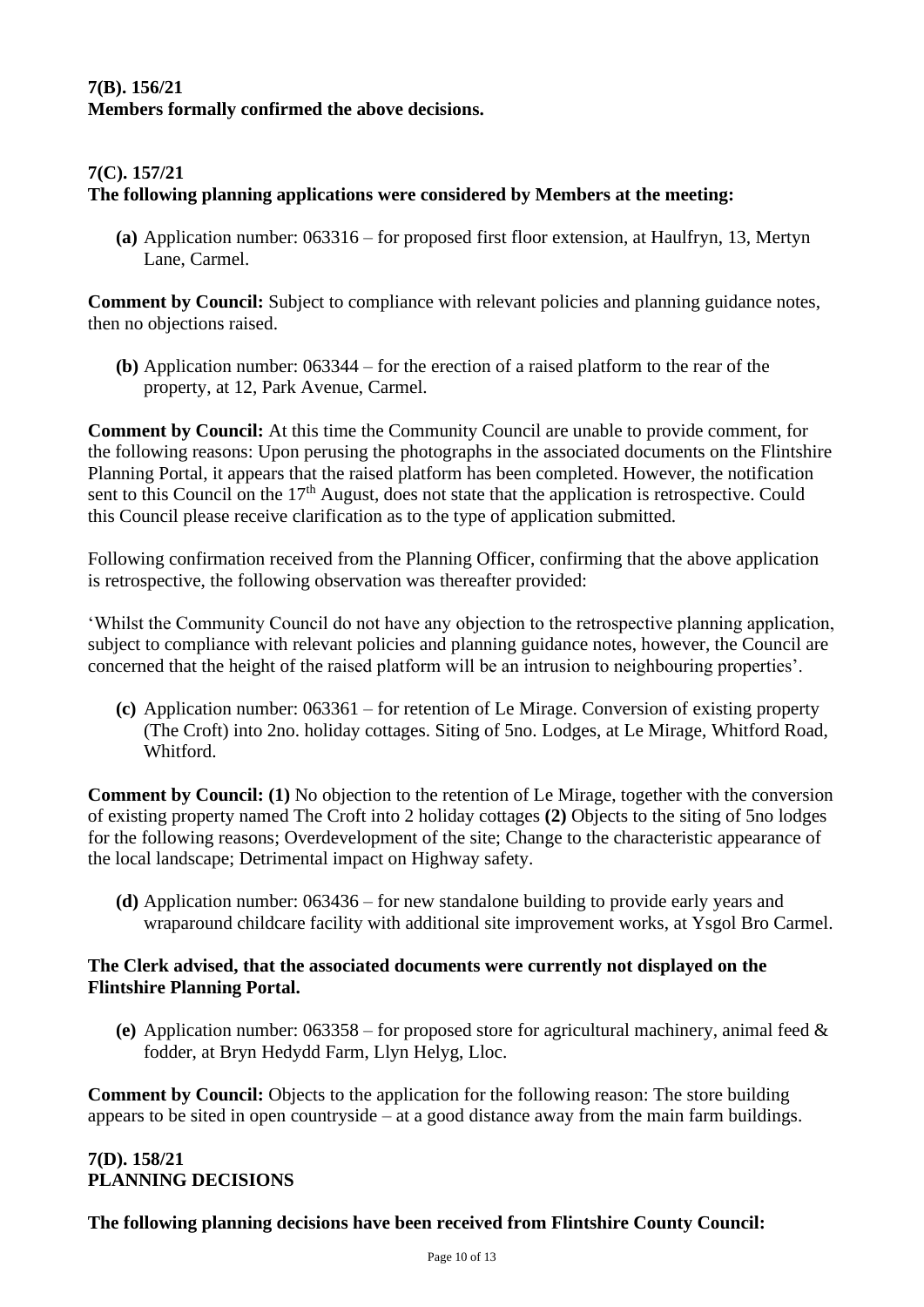- **(i)** Application number: 062635 demolition of existing conservatory to facilitate a single storey rear extension to form kitchen / living area, at South View Cottage, Gorsedd. Approved.
- **(ii)** Application number: 062735 for approval of details reserved by condition 3 (materials) attached to planning permission ref: 058860, at Halfway House, Allt Y Goch, Carmel. Approved
- **(iii)** Application number: 062455 for change of use, at 'The Barn' as separate dwelling independent of Fachallt Farm, Whitford. Refused.
- **(iv)** 062348 for removal of variation of a condition following grant of planning permission number: 059681, at Bryn Mair, Gorsedd. Approved.
- **(v)** Application number: 063088 for removal or variation of condition following grant of planning permission, at Land East of McDonalds, Lloc. Approved.
- **(vi)** 063157 for retrospective application for a dormer window to front elevation, at 6 Llys Y Mor, Carmel. Approved.

#### **7(E). 159/21 PLANNING APPEALS**

## **The following notice of planning appeal to the Wales Planning Inspectorate has been received:**

• Planning Reference number: 062455; Appeal Reference number: APP/A6835/A/21/3280306, in relation to Use of 'The Barn' as separate dwelling independent of Fachallt Farm, Whitford – Change of Use.

## **8. 160/21 ACTIVE TRAVEL WITHIN THE COMMUNITY COUNCIL AREA (CLLR RICHARD DOLPHIN)**

Councillor Richard Dolphin addressed Members, in relation to Flintshire County Council's 'Active Travel' for the County, and in particular, a project to include both the continuation of the new footpath in Gorsedd, together with the creation of further new footpaths in the area. One site meeting had been held with the County Transport Strategy Officer, which was attended by Councillors' Richard Dolphin and County Councillor Chris Dolphin. A virtual meeting had also been held with the above County Officer, attended by Councillors' Richard Dolphin, Chris Dolphin and William Glynn, together with the Clerk. During the virtual meeting the County Officer advised in relation to funding from the Welsh Government, whereby a Business Plan would be required, and would include an active travel plan for the area; such as a walking and cycling routes.

Councillor Richard Dolphin advised, that the following two Public Consultations had been provisionally arranged: Thursday 14th October at 10.00am, a Coffee Morning to be held in Carmel Village Hall; Wednesday 20<sup>th</sup> October at 6.30pm, a Virtual Meeting, whereby both events would seek residents to express their views on walking and cycling as an alternative to motorised transport, together with the areas identified for the project.

**Members agreed the following: (1)** The Sub-committee Members: Councillors' Chris Dolphin, Richard Dolphin, William Glynn and Matthew Marshall, together with the Clerk **(2)** Confirmed the two public consultations – as above dates **(3)** To cover the cost of the Coffee Morning at Carmel Village Hall, at approximately £200.00.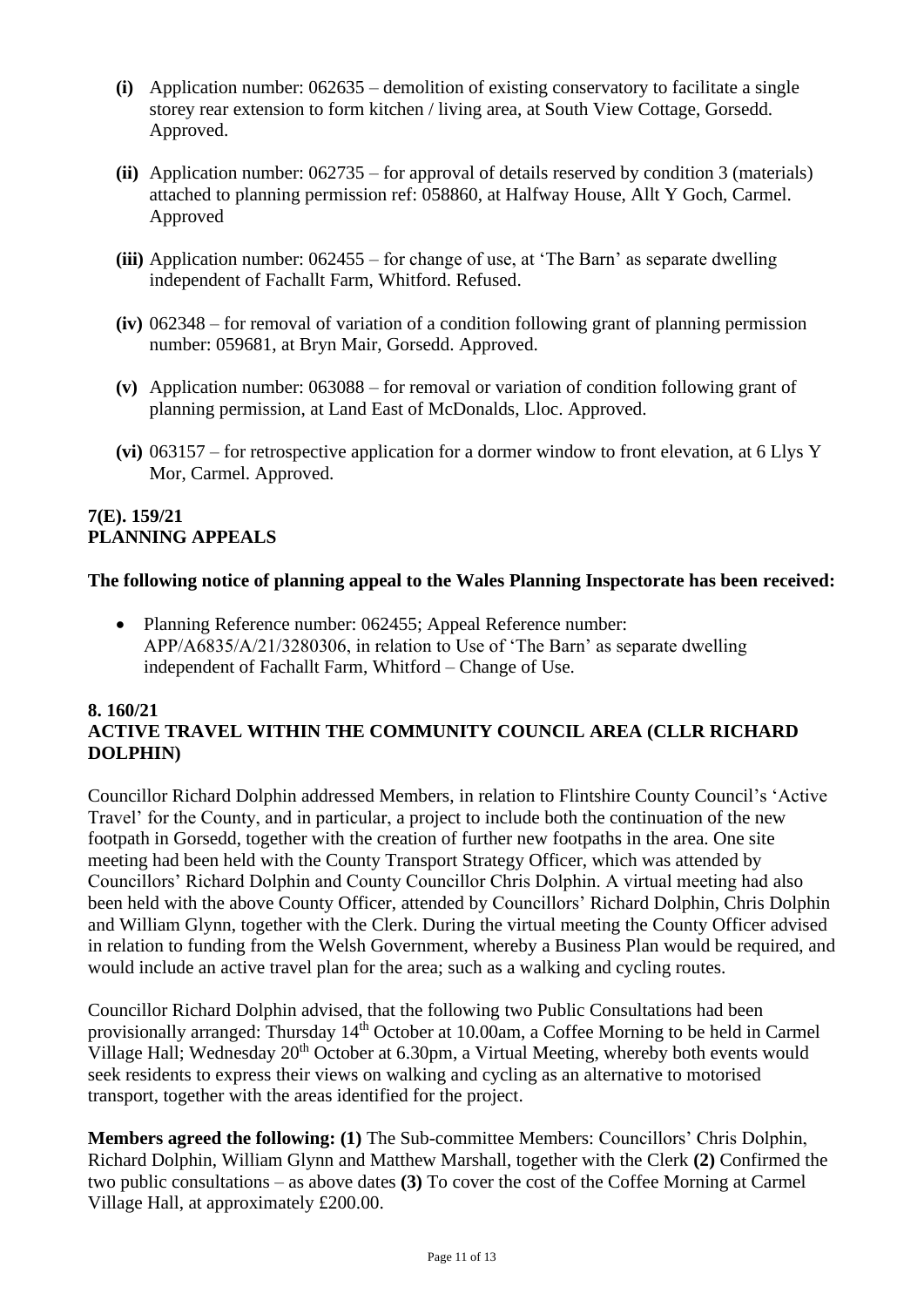#### **9. 161/21 TO CONSIDER: PROVISION OF DEFIBRILLATOR IN PANTASAPH (CLLR EMMA WARBRICK)**

Councillor Emma Warbrick brought to the attention of Members, a request from residents of Pantasaph, for the installation of a defibrillator. Councillor Warbrick further advised, that residents were prepared to fundraise towards the cost.

As Pantasaph has no public buildings, a suitable site would need to be identified. Concern was expressed that residents across the five villages were possibly not aware of locations of the current installed defibrillators in the Villages of Carmel, Lloc and Whitford. The Clerk suggested that should a defibrillator be installed in Pantasaph, thereafter an article together with location photographs could be placed in a future edition of the Five Villages Chronicle.

**Members agreed the following: (1)** In principle, agreed to provide funding towards the purchase / installation cost of a defibrillator in Pantasaph **(2)** Councillor Emma Warbrick to provide the Clerk with a photograph of a suitable building whereby the unit could be installed, together with contact details for the property owner **(3)** The Clerk to write to the property owner to seek their views on the installation of a defibrillator on the outside of their premises, including the provision of the buildings electricity supply.

#### **Cheque Number Payee AUGUST PAYMENTS Payments made – to be confirmed: Direct Debit:** Scottish Power (June - Street Lighting Electricity Account - payment dated 20/07/2021) **BACS:** BHIB Insurance (payment in relation to Insurance Premium Tax – not paid during renewal payment dated 18/07/2021 **Standing Order:** R. P. Parry - Clerk to Council (Monthly salary & home working allowance for July) Payments dated 02/08/2021 **BACS:** R. P. Parry – Clerk (Reimbursement of bouquet of flowers to Mrs. S. M. Hughes & Family (Flowers £50.00 delivery £7.00) – payment dated 16/08/2021 **BACS:** Information Commissioners Office (General) Data Protection Regulations – Certificate Renewal) **Direct Debit:** Scottish Power (June - Street Lighting Electricity Account - payment due 18/08/2021) **Net £** 145.66 89.90 57.00 40.00 150.50 **Vat £** 29.13 30.10 **Total £** 174.79 89.90 57.00 40.00 180.60

## **10. 162/21 APPROVAL OF ACCOUNTS FOR PAYMENT**